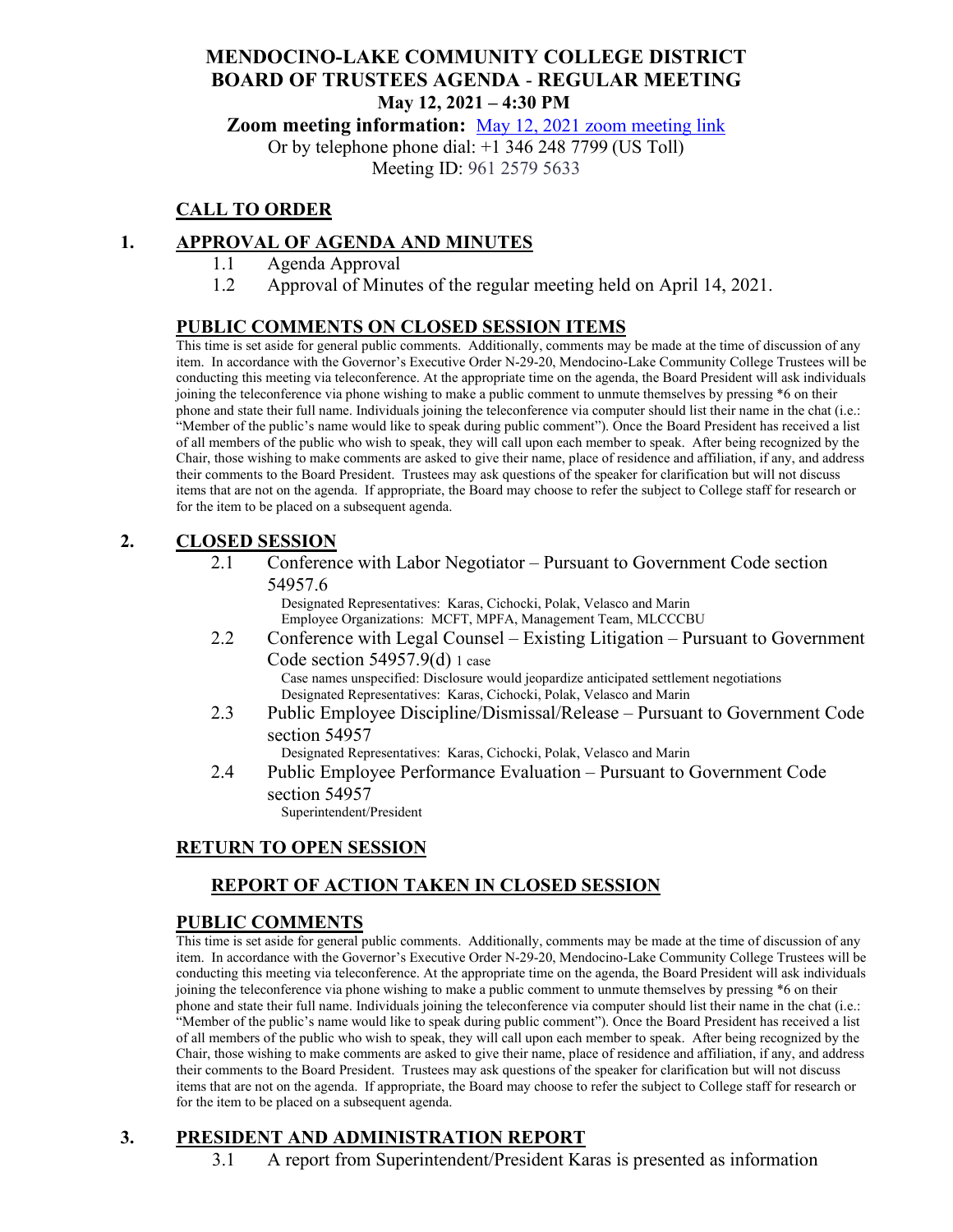## **CONSENT AGENDA**

#### **4. Personnel**

4.1 Consideration to approve Personnel List – Short Term Non-Continuing Employees

Recommendation to approve the list of short-term non-continuing personnel as presented

- 4.2 Consideration to approve Personnel List Part-Time Faculty Recommendation to approve the list of part-time faculty as presented
- 4.3 Consideration to approve Employment Full-Time Faculty Recommendation to approve the employment of the full-faculty as presented
- 4.4 Consideration to approve Educational Administrator Contracts Recommendation to approve the Educational Administrator contracts as presented
- 4.5 Consideration to approve Equal Employment Opportunity (EEO) Fund Multiple Method Allocation Model Certification Form Fiscal Year 2020/21 Recommendation to approve the Equal Employment Opportunity (EEO) Fund Multiple Method Allocation Model Certification form for the 2020/21 fiscal year

#### **5. Other Items**

- 5.1 Fiscal Report as of March 31, 2021
- Recommendation to accept the report as presented 5.2 Quarterly Fiscal Status Report – AB2910
	- Recommendation to accept the report as presented
- 5.3 Student Trustee Privileges Recommendation to adopt/maintain the Student Trustee privileges as presented 5.4 Sale of Surplus Property
	- Recommendation to authorize the sale of surplus property as presented

## **7. ACTION ITEMS**

7.1 Board Policy Additions and Revisions – Second Reading Recommendation to approve the board policy additions and revisions as presented

## **8. BIG PICTURE**

8.1 Student Success Scorecard

A presentation by Minerva Flores, Director of Institutional Effectiveness, Research, Equity and Grants

## **9. INFORMATIONAL ITEMS AND REPORTS**

- 9.1 Mendocino College Foundation, Inc.
	- 9.1.A Mendocino College Foundation informational report
	- 9.1.B Friends of the Mendocino College Coastal Field Station and Natural Sciences affiliate
- 9.2 Constituent Group Reports
	- Reports from constituent groups are presented as information
- 9.3 Board Policies and Revisions First Reading Revisions and additions to board policies are presented for information and review
- 9.4 College and Careers Pathways (CCAP) Partnership Agreement First Reading The CCAP Partnership agreement is presented as information for review

# **10. TRUSTEE COMMUNICATIONS**

10.1 Trustee Reports

Written and oral reports from Trustees are presented as information

10.2 Future Agenda Items Board discussion about topics to be included on future agendas

## **11. ADJOURNMENT**

**ADA Compliance: Persons with disabilities needing assistance, please notify the Superintendent/President's Office at 468-3071 no later than 24 hours prior to the scheduled meeting.** 

**Agenda Packet and Supporting Documents Notice: The agenda packet and supporting materials can be found on the college**  website at : **[Board of Trustee meeting documentation](https://www.mendocino.edu/botagendas)**